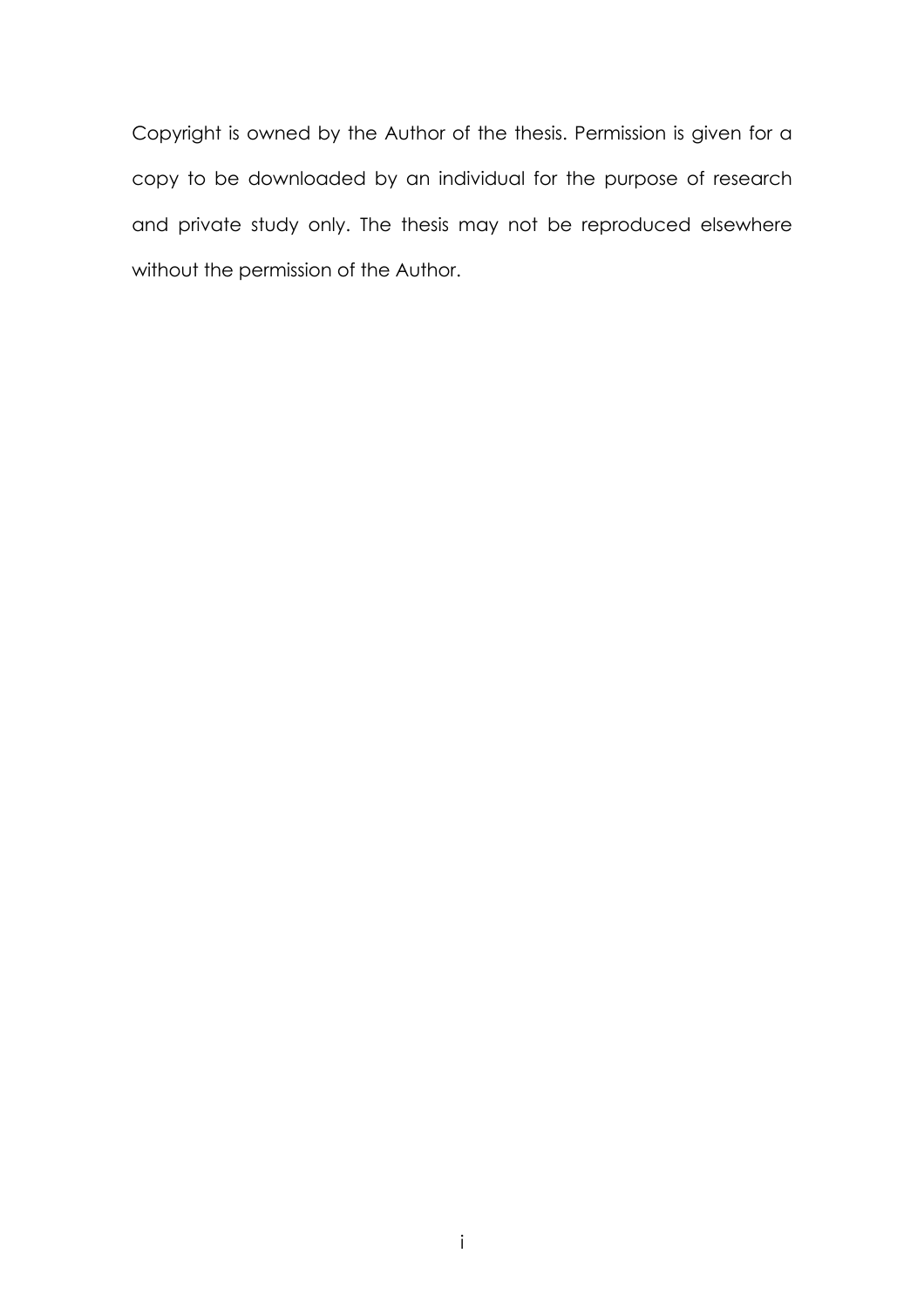# **Project uncertainty, project risk and project leadership: A policy capturing study of New Zealand project managers.**

A thesis presented in partial fulfillment of the requirements for the degree

of Master of Arts in Psychology

at Massey University, Wellington,

New Zealand.

**Brendon Mercer**

**2016**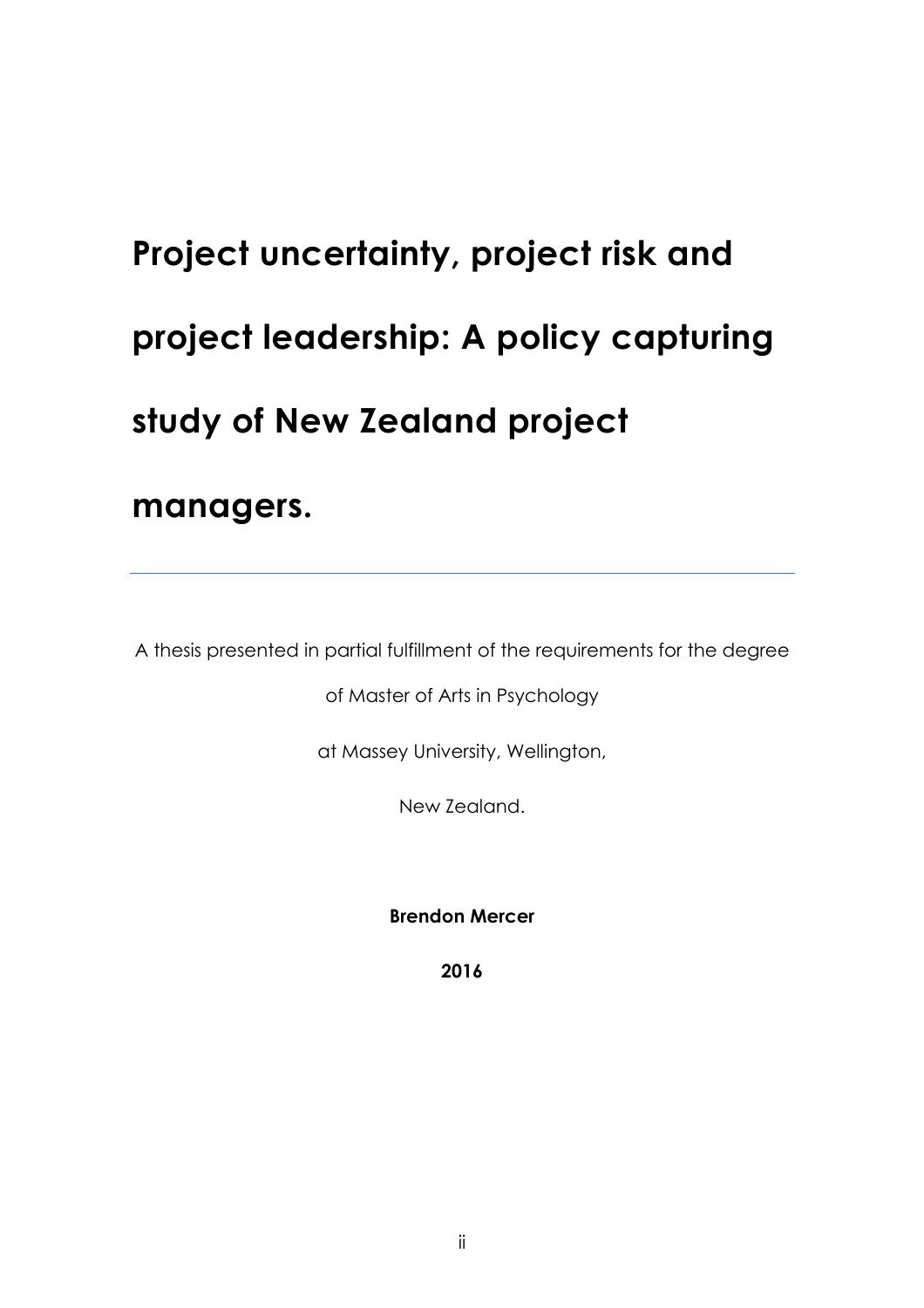#### **Abstract:**

Cooperation between project practice and project research could help reduce failure rates for projects in New Zealand and globally. The current research used a "policy capturing" method - systematically varying sources of project uncertainty (policy cues) to explore project leadership responses. A contingency model proposed that project uncertainty (low path-goal clarity, low team cohesion, and high technical complexity) would lead to greater perceptions of project risk (scope/quality, budget, schedule, and project team satisfaction) that would negatively predict the (rated) effectiveness of transactional leadership style and positively predict ratings for transformational style. In total, *n*=131 experienced project managers rated the effectiveness of leadership styles from 'not effective' to 'extremely effective'. Greater uncertainty produced higher perceived risks that reduced the rated effectiveness of transactional leadership. Path-goal clarity was of particular importance as a policy cue, directly predicting transactional leadership ratings (*R=-*0.189). These results are consistent with the task-orientation of traditional project management. However, the results for transformational style were unexpected - only team cohesion predicted transformational leadership ratings (negatively) (*R*= -0.119) and no link between risk and transformational leadership was found. Possible reasons for the 'disconnect between transformational leadership, uncertainty and risk are discussed and further research suggested.

iii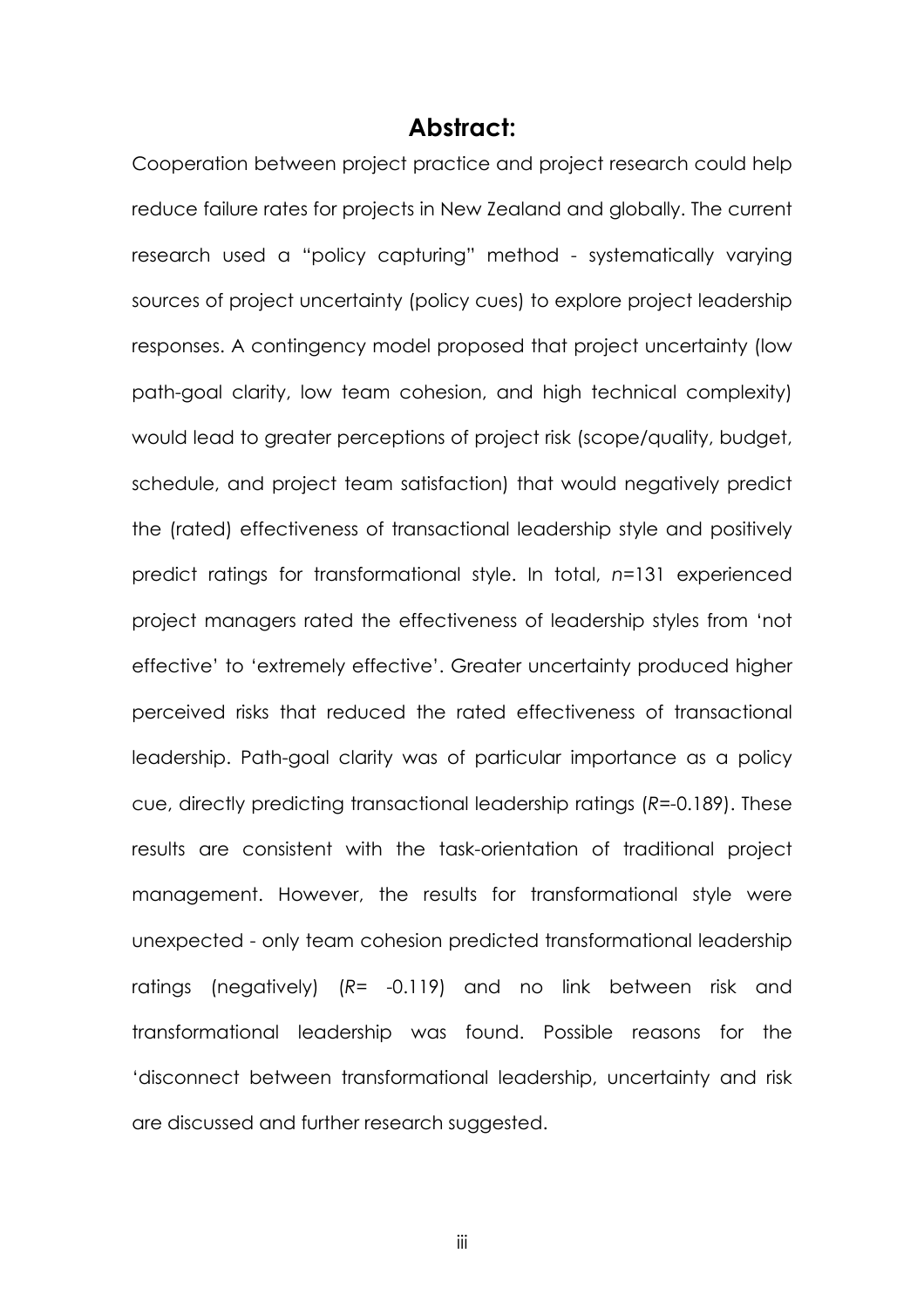### **Acknowledgements:**

My profound gratitude and respect goes to Professor Stuart C. Carr - a true humanitarian, a true scholar and a fine transformational leader. And of course kudos to Scott Ballantyne for achieving what we couldn't... ;)

My thanks to Garry Miller, Director of Research, PMINZ, and all PMINZ members who took the time to complete the questionnaire.

My appreciation to Massey University, and Harvey Jones, in particular, for Qualtrix-ing and advice.

Thanks Amanda for your support.

Eternal love and hugs to Amelia and Juliette – my everything. Thanks to you (and Barry the fox terrier) for your patience. One day you will explore your very own piece of the puzzle!

Love and songs,

B.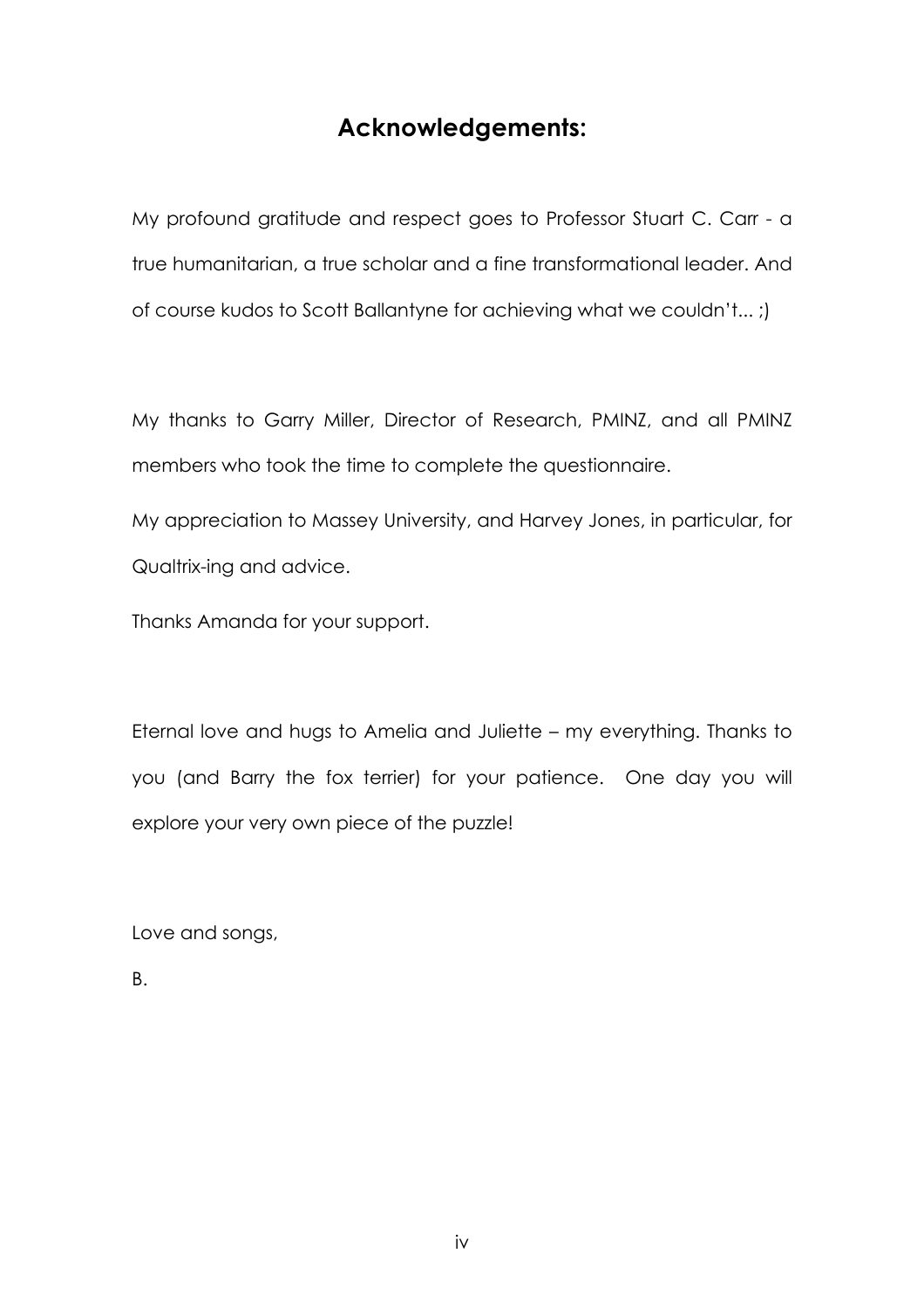## **Table of contents**

| Chapter 1: The research model and literature review.  13      |
|---------------------------------------------------------------|
|                                                               |
|                                                               |
|                                                               |
|                                                               |
|                                                               |
|                                                               |
|                                                               |
|                                                               |
|                                                               |
|                                                               |
|                                                               |
|                                                               |
|                                                               |
|                                                               |
| 1.52 Transactional and transformational leadership 32         |
| 1.53 Transactional and transformational project leadership 34 |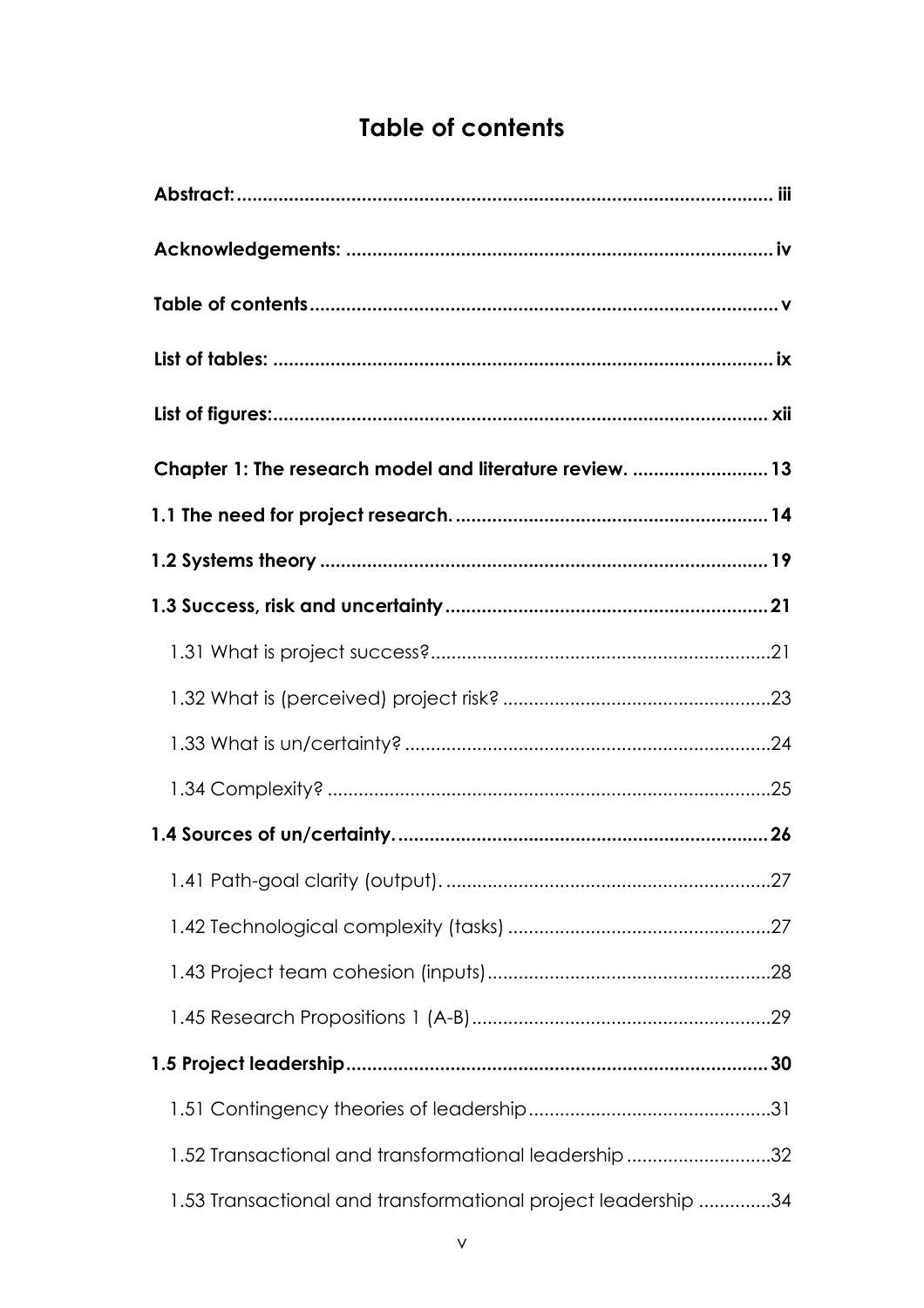| 1.54 Research Propositions 2 (A-C, B-C and A-B-C) 35 |  |
|------------------------------------------------------|--|
|                                                      |  |
|                                                      |  |
|                                                      |  |
|                                                      |  |
|                                                      |  |
|                                                      |  |
|                                                      |  |
|                                                      |  |
|                                                      |  |
|                                                      |  |
|                                                      |  |
|                                                      |  |
|                                                      |  |
|                                                      |  |
|                                                      |  |
|                                                      |  |
|                                                      |  |
|                                                      |  |
|                                                      |  |
|                                                      |  |
|                                                      |  |
|                                                      |  |
|                                                      |  |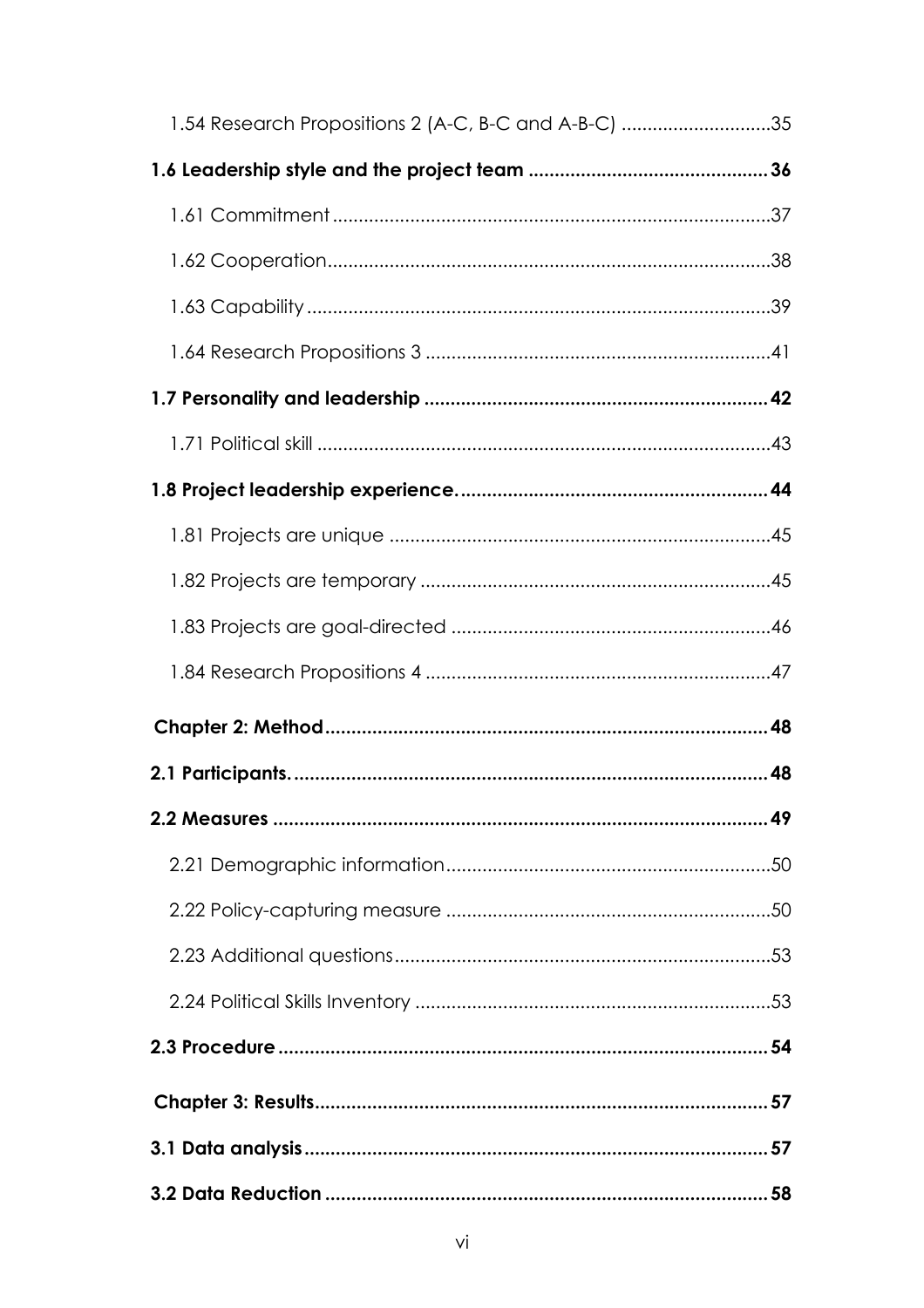| 3.2.2 Exploratory factor analysis 1 - Perceived risk factors59      |
|---------------------------------------------------------------------|
| 3.2.3 Exploratory factor analysis 2 - Political skill inventory61   |
|                                                                     |
|                                                                     |
|                                                                     |
|                                                                     |
|                                                                     |
|                                                                     |
| 3.4.1 Regression of perceived risk (B) on project uncertainty (A)69 |
| 3.4.2 ANOVA: project uncertainty (A) and perceived risk (B)70       |
|                                                                     |
| 3.5.1 Project uncertainty and transactional leadership (TX) 75      |
| 3.5.2 Project uncertainty and transformational leadership (TF) 80   |
|                                                                     |
| 3.6.1 Perceived risk and transactional leadership (TX)86            |
| 3.6.2 Perceived risk and transformational leadership (TF) 89        |
| 3.7 Mini-summary of meta-analyses and ANCOVA  91                    |
|                                                                     |
|                                                                     |
|                                                                     |
| 3.8.3 Mediating transformational leadership ratings96               |
|                                                                     |
|                                                                     |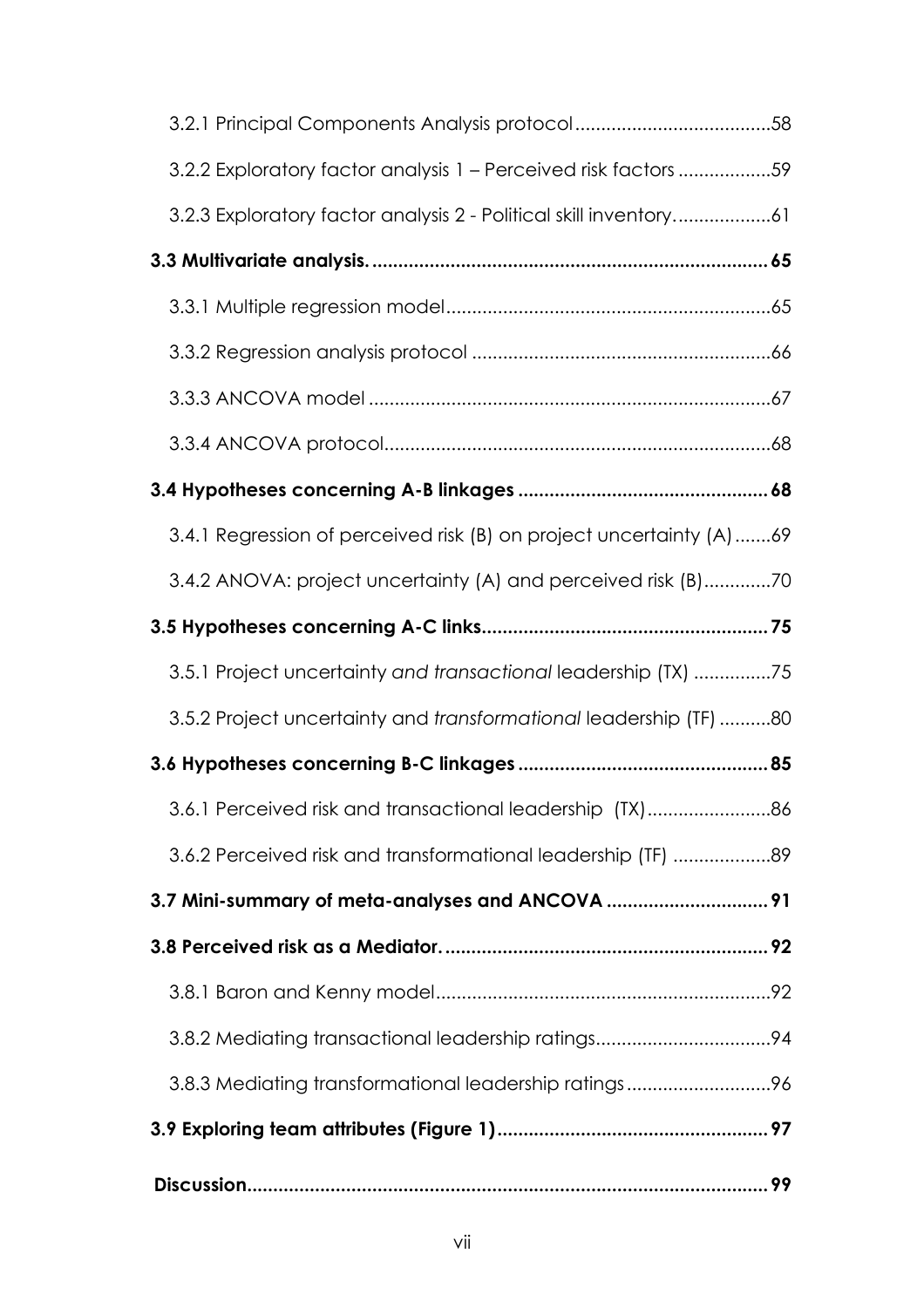| Transformational leadership, risk and uncertainty.  100     |  |
|-------------------------------------------------------------|--|
| The mediation of uncertainty and leadership by risk.  100   |  |
|                                                             |  |
|                                                             |  |
|                                                             |  |
|                                                             |  |
|                                                             |  |
|                                                             |  |
|                                                             |  |
|                                                             |  |
| Appendix A: Mapping Project and Project Management Research |  |
|                                                             |  |
|                                                             |  |
|                                                             |  |
|                                                             |  |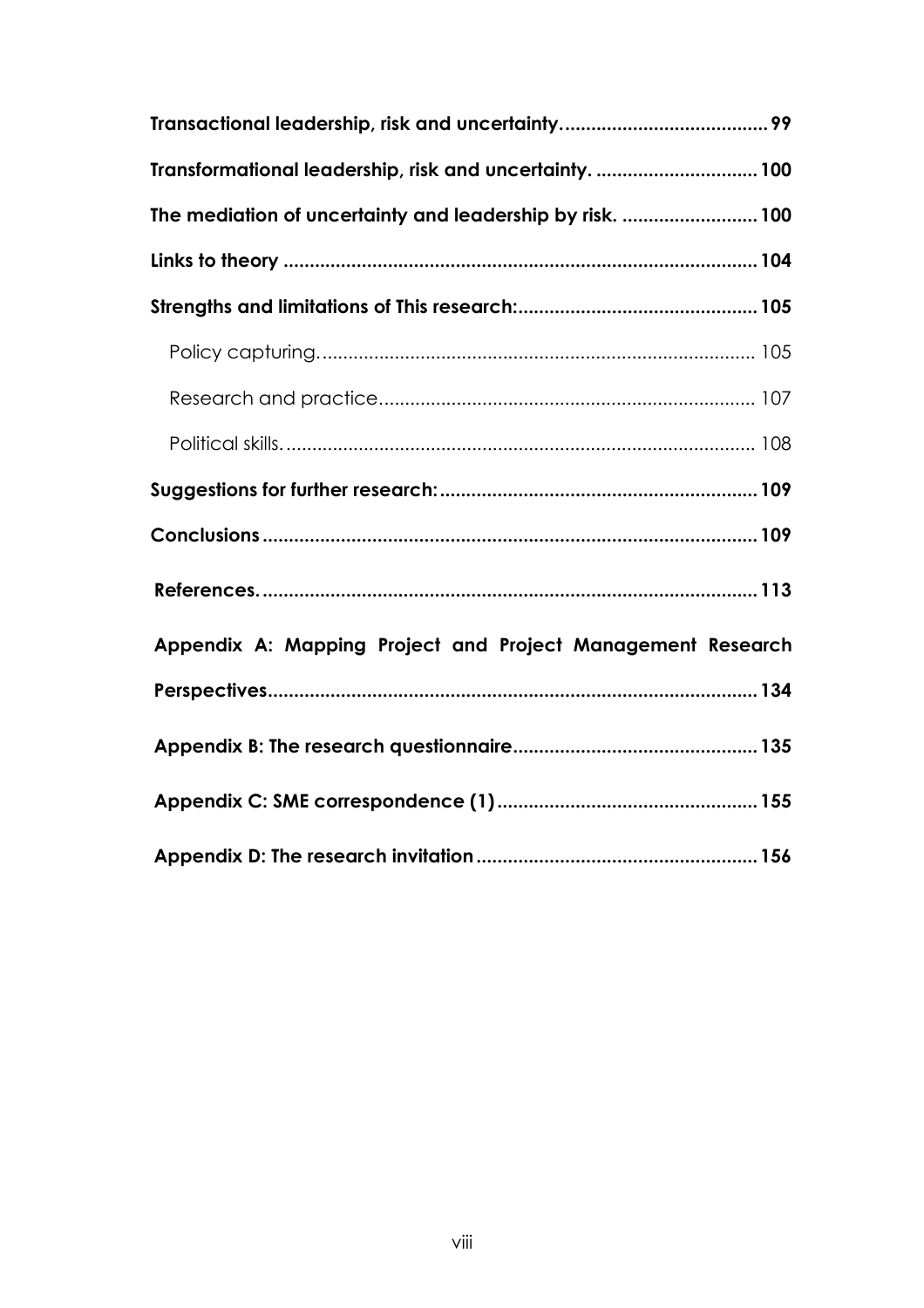#### **List of tables:**

- Table 1: Principal Components factor analysis of **Perceived Risk** 61 variables showing factor loadings, communalities, eigenvalues, % variance explained, Cronbach's alpha, and descriptive statistics (n=1048)
- Table 2: Principal components analysis of **Political Skills Inventory** 64 items (with Direct Oblimin rotation) showing factor loadings, communalities, eigenvalues, % variance explained, Cronbach's alpha, and descriptive statistics (n=131).
- Table 3: Meta-analysis results for the regressions of **perceived risk to project success** (DV) on project uncertainty (three IVs)  $(n=130)$ . 70
- Table 4: Means and standard deviations of **perceived risk to project success** (DV)<sup>\*</sup> in high and low (binary) conditions for path-goal clarity, team cohesion and technical complexity (three IVs) (n=1048). 72
- Table 5: Three-way univariate Analysis of Variance results 74 and effect sizes of sources of project uncertainty (IVs) on **perceived of risk to project success**  $(DV)(n=1048)$ .
- Table 6: Meta-analysis results for the regression of SME ratings of 76 **transactional leadership effectiveness** (DV) on sources of project uncertainty (three IVs) (n=127).
- Table 7: Means and standard deviation of SME ratings of 77 **transactional leadership effectiveness** (DV)\* in high and low (binary) conditions for path-goal clarity, team cohesion and technical complexity (three IVs) (n=1048).
- Table 8: Three-way univariate Analysis of Variance results and 79effect size of project uncertainty (three IVs) on SME ratings of **transactional leadership effectiveness** (DV) (controlled for covariates) (n=1048).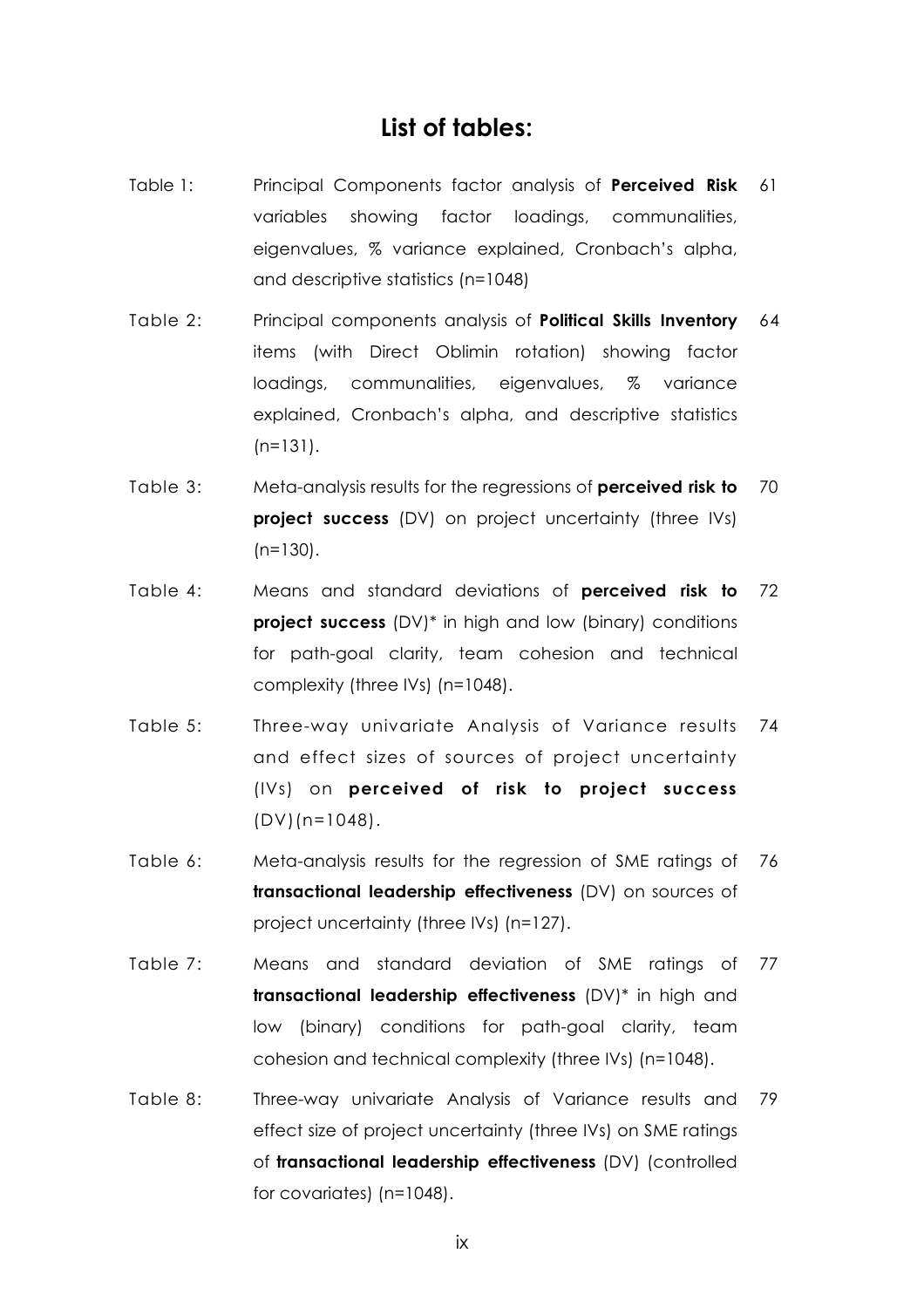- Table 9: Meta-analysis results for the regression of SME ratings **transformational leadership effectiveness** (DV) on sources of project uncertainty (three IVs)(n=126) 81
- Table 10: Means and standard deviations of SME ratings of **transformational leadership effectiveness** (DV)\* in high and low (binary) conditions for path-goal clarity and team cohesion and technical complexity (three IVs) (n=1048). 82
- Table 11: Three-way univariate Analysis of Covariance results and effect size of team cohesion (IV) and covariates (CVs) on SME ratings of **transformational leadership effectiveness** (DV)(n=1048). 84
- Table 12: Estimated marginal means and standard error of SME ratings of **transformational leadership effectiveness** (DV)\* in high and low (binary) conditions for team cohesion (IV) (controlled for covariates)(n=1048). 84
- Table 13: Meta-analysis results for the regression of SME ratings of **transactional leadership effectiveness** (DV) on perceived risk to project success (IV)(n=127). 87
- Table 14: Means and standard deviations of SME ratings of **transactional leadership effectiveness** (DV) as a function of level of perceived risk to project success (binary variable) (IV)(n=992). 88
- Table 15: One-way univariate Analysis of Variance results and effect size for level of perceived risk to project success (binary IV) for SME ratings of **transactional leadership effectiveness** (DV) (n=992). 88
- Table 16: Meta-analysis results for the regression of SME ratings of 89**transformational leadership effectiveness** (DV) on perceived risk to project success (IV) (controlled for covariates) (n=126).

x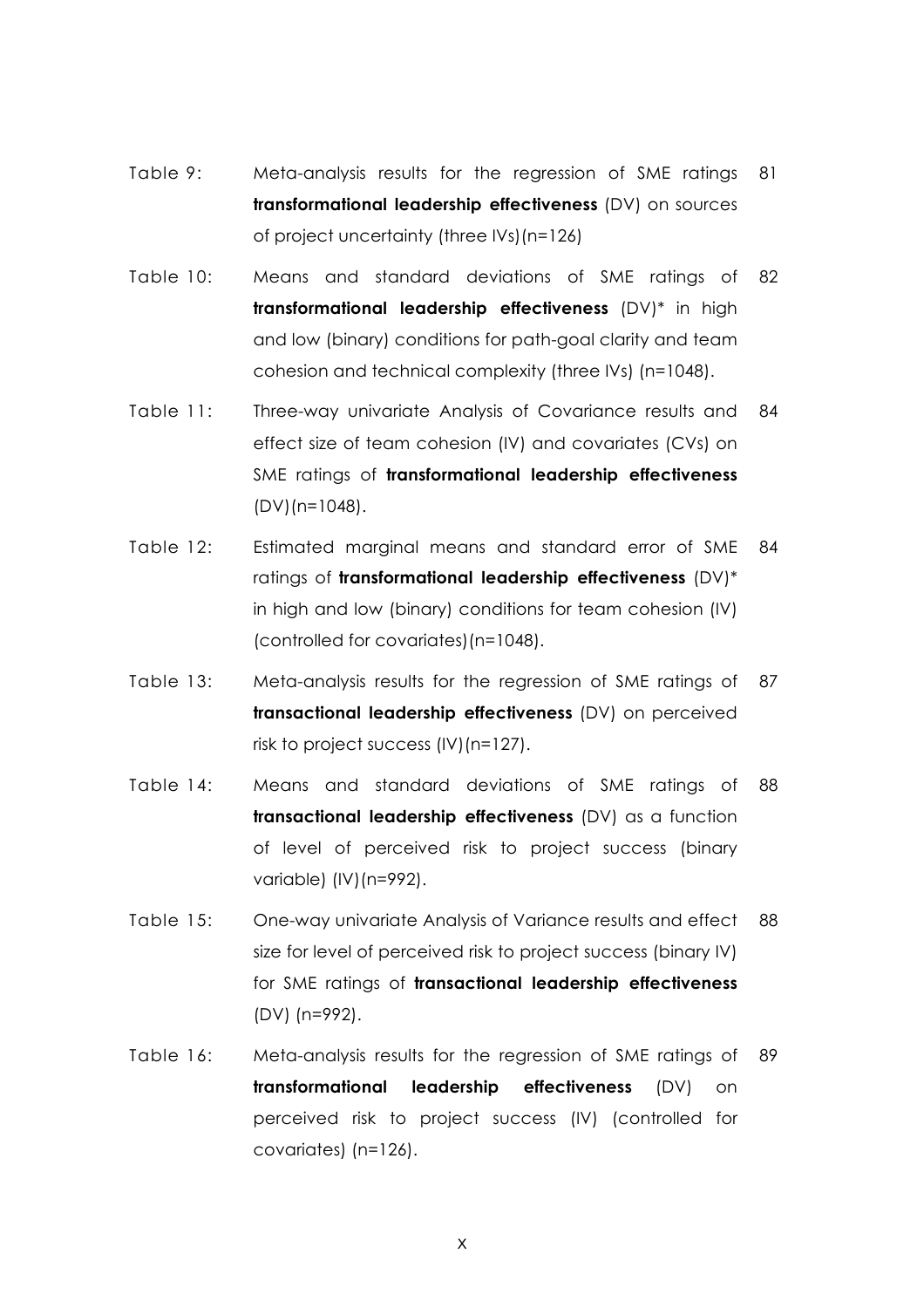- Table 17: Mean and standard deviation of SME ratings of 90 **transformational leadership effectiveness** (DV) as a function of level of perceived risk to project success (binary IV) (n=992).
- Table 18: One-way univariate Analysis of Co-variance results and 91 effect size of apparent sincerity (CV) for SME ratings of **transformational leadership effectiveness** (DV) (n=992).
- Table 19: Regression coefficients for SME ratings of **transactional leadership effectiveness** (DV) on sources of project uncertainty (IV) (and with levels of perceived risk entered as an additional independent variable) (n=1016) 95
- Table 20: Observed frequencies (percentages) and test statistics for 97chi-squared goodness of fit for **project team attributes** least affected by path-goal clarity, team cohesion and technical complexity (n=131)\*.